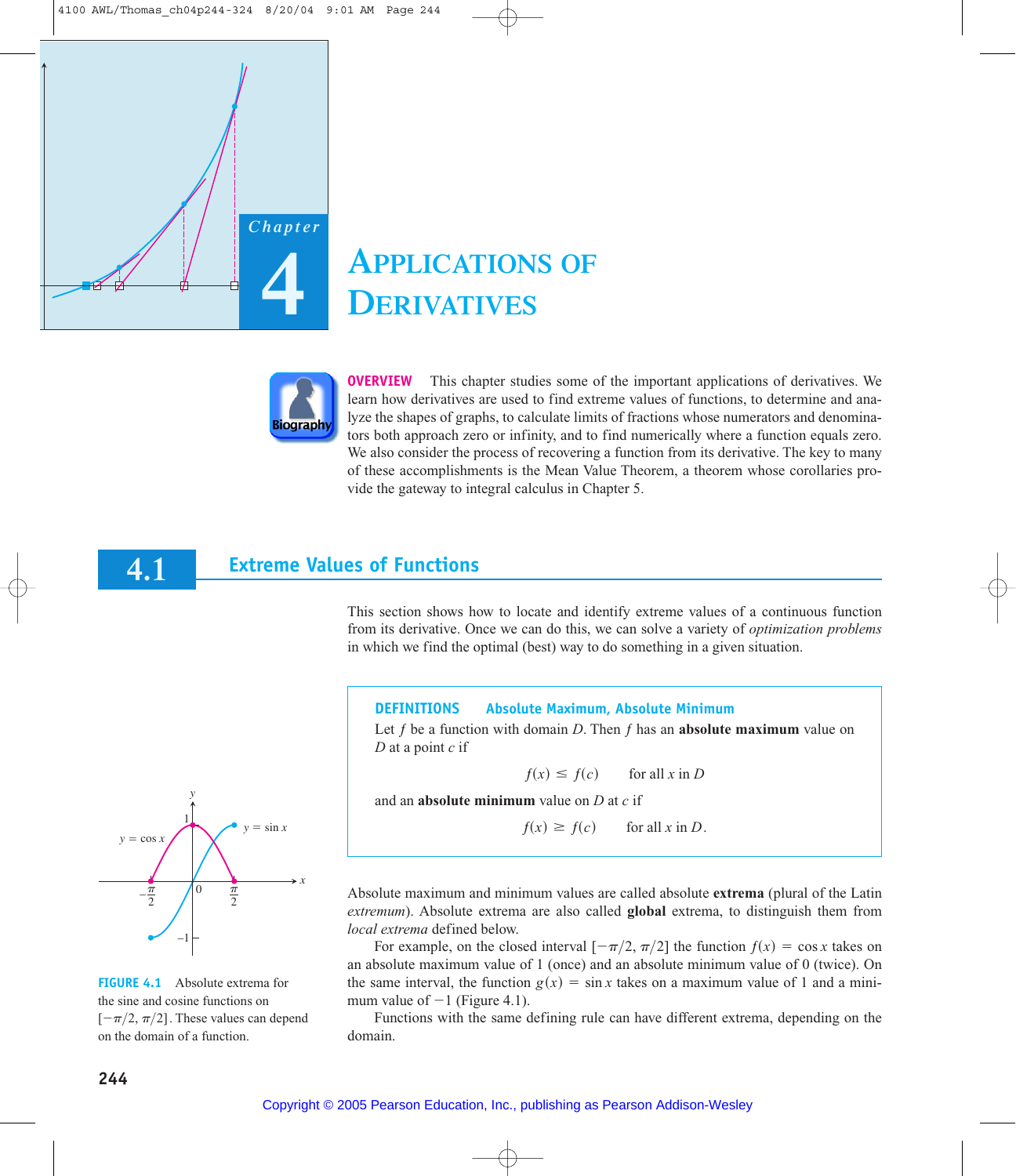# **EXAMPLE 1** Exploring Absolute Extrema

The absolute extrema of the following functions on their domains can be seen in Figure 4.2.



**FIGURE 4.2** Graphs for Example 1.

| <b>Function rule</b> | Domain D            | Absolute extrema on D                                                    |
|----------------------|---------------------|--------------------------------------------------------------------------|
| (a) $y = x^2$        | $(-\infty, \infty)$ | No absolute maximum.<br>Absolute minimum of 0 at $x = 0$ .               |
| <b>(b)</b> $y = x^2$ | [0, 2]              | Absolute maximum of 4 at $x = 2$ .<br>Absolute minimum of 0 at $x = 0$ . |
| (c) $y = x^2$        | (0, 2]              | Absolute maximum of 4 at $x = 2$ .<br>No absolute minimum.               |
| (d) $y = x^2$        | (0, 2)              | No absolute extrema.                                                     |

HISTORICAL BIOGRAPHY

Daniel Bernoulli

Daniel Bernouli The following theorem asserts that a function which is continuous at every point of a<br>(1700–1789)  $\frac{1}{2}$  closed interval [a, b] has an absolute maximum and an absolute minimum value on the inclosed interval [*a*, *b*] has an absolute maximum and an absolute minimum value on the interval. We always look for these values when we graph a function.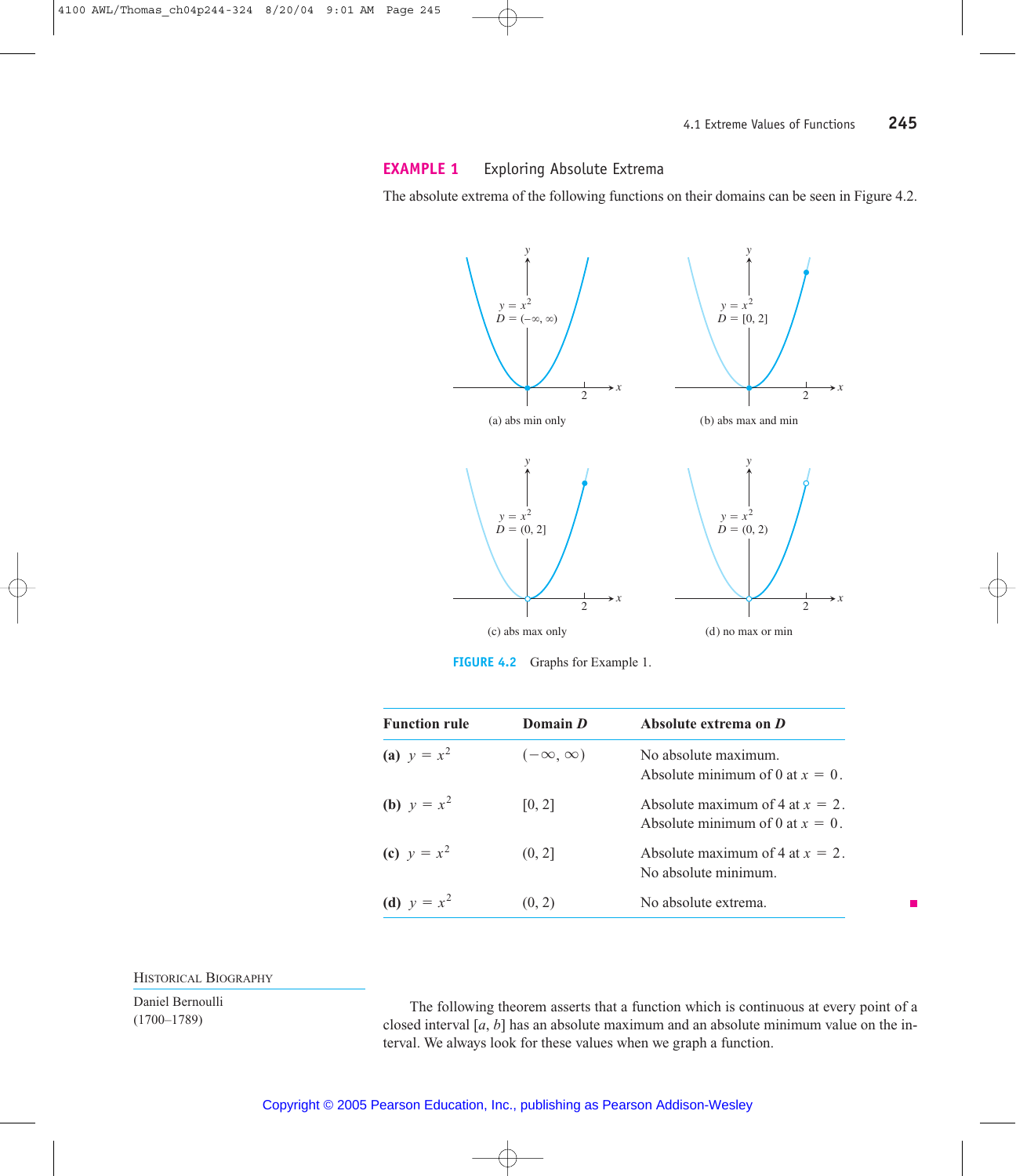#### **THEOREM 1 The Extreme Value Theorem**

If f is continuous on a closed interval  $[a, b]$ , then f attains both an absolute maximum value *M* and an absolute minimum value *m* in [*a*, *b*]. That is, there are numbers  $x_1$  and  $x_2$  in [*a*, *b*] with  $f(x_1) = m$ ,  $f(x_2) = M$ , and  $m \le f(x) \le M$  for every other *x* in [a, b] (Figure 4.3).



**FIGURE 4.3** Some possibilities for a continuous function's maximum and minimum on a closed interval [*a*, *b*].



The requirements in Theorem 1 that the interval be closed and finite, and that the function be continuous, are key ingredients. Without them, the conclusion of the theorem need not hold. Example 1 shows that an absolute extreme value may not exist if the interval fails to be both closed and finite. Figure 4.4 shows that the continuity requirement cannot be omitted.

## **Local (Relative) Extreme Values**

Copyright © 2005 Pearson Education, Inc., publishing as Pearson Addison-Wesley

Figure 4.5 shows a graph with five points where a function has extreme values on its domain [*a*, *b*]. The function's absolute minimum occurs at *a* even though at *e* the function's value is





**FIGURE 4.4** Even a single point of discontinuity can keep a function from having either a maximum or minimum value on a closed interval. The function



is continuous at every point of [0, 1]  $\text{except } x = 1, \text{ yet its graph over } [0, 1]$ does not have a highest point.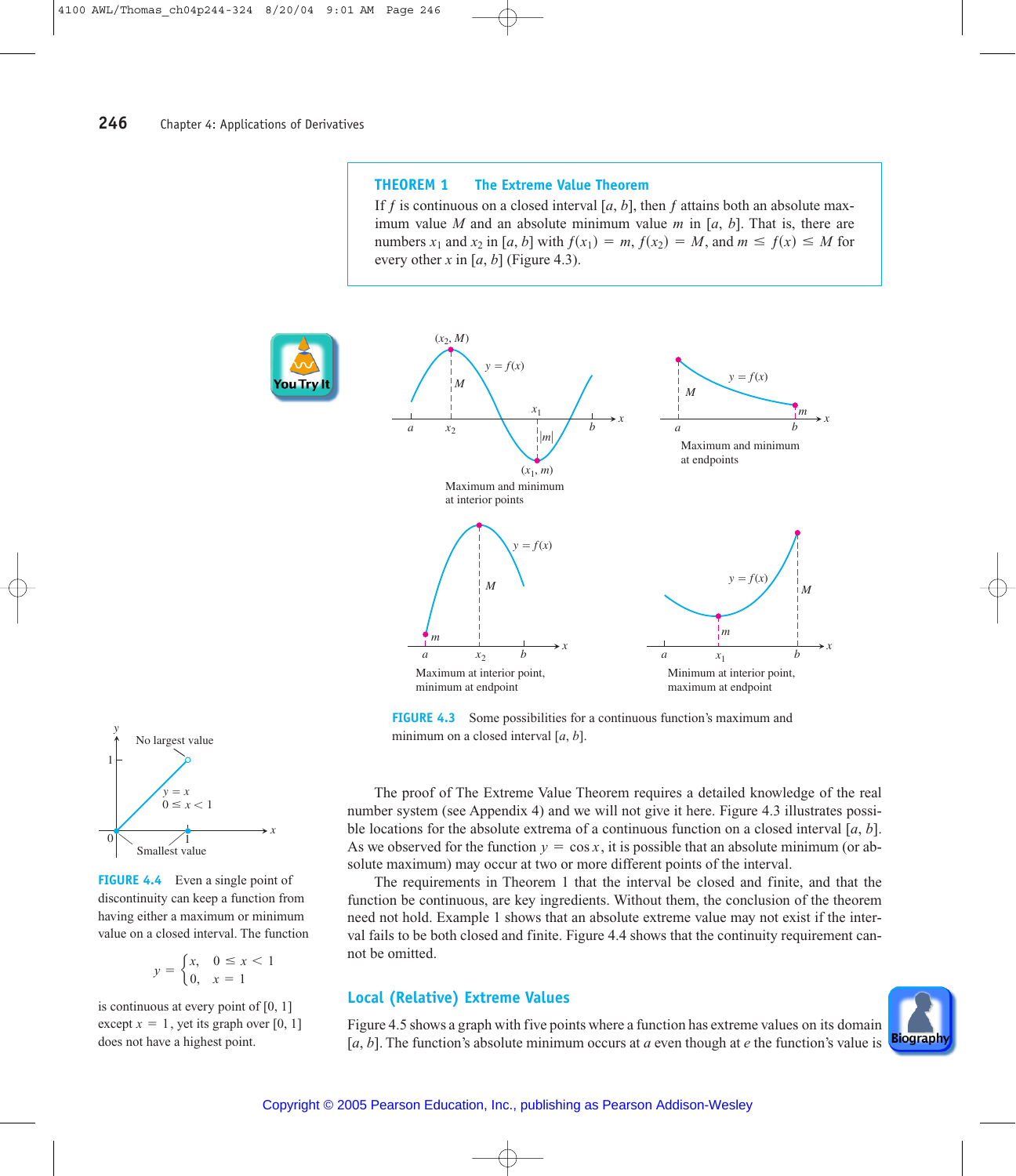

**FIGURE 4.5** How to classify maxima and minima.

smaller than at any other point *nearby*. The curve rises to the left and falls to the right around *c*, making ƒ(*c*) a maximum locally. The function attains its absolute maximum at *d*.

**DEFINITIONS Local Maximum, Local Minimum** A function ƒ has a **local maximum** value at an interior point *c* of its domain if A function ƒ has a **local minimum** value at an interior point *c* of its domain if  $f(x) \ge f(c)$  for all *x* in some open interval containing *c*.  $f(x) \leq f(c)$  for all *x* in some open interval containing *c*.

We can extend the definitions of local extrema to the endpoints of intervals by defining  $f$ to have a **local maximum** or **local minimum** value *at an endpoint c* if the appropriate inequality holds for all *x* in some half-open interval in its domain containing *c*. In Figure 4.5, the function ƒ has local maxima at *c* and *d* and local minima at *a*, *e*, and *b*. Local extrema are also called **relative extrema**.

An absolute maximum is also a local maximum. Being the largest value overall, it is also the largest value in its immediate neighborhood. Hence, *a list of all local maxima will automatically include the absolute maximum if there is one*. Similarly, *a list of all local minima will include the absolute minimum if there is one*.

#### **Finding Extrema**

The next theorem explains why we usually need to investigate only a few values to find a function's extrema.

#### **THEOREM 2 The First Derivative Theorem for Local Extreme Values**

If  $f$  has a local maximum or minimum value at an interior point  $c$  of its domain, and if  $f'$  is defined at  $c$ , then

 $f'(c) = 0.$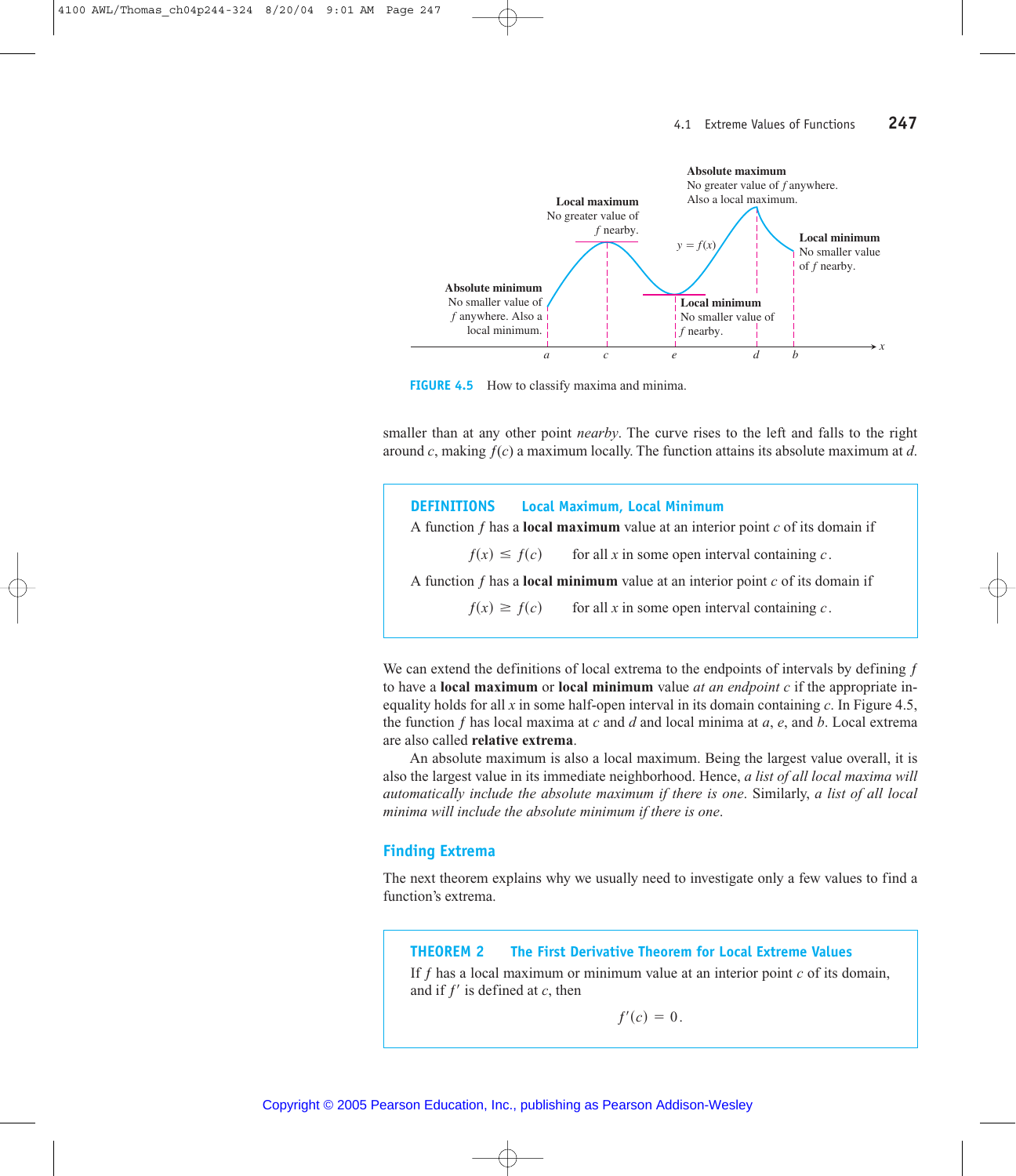

**FIGURE 4.6** A curve with a local maximum value. The slope at *c*, simultaneously the limit of nonpositive numbers and nonnegative numbers, is zero. **Proof** To prove that  $f'(c)$  is zero at a local extremum, we show first that  $f'(c)$  cannot be positive and second that  $f'(c)$  cannot be negative. The only number that is neither positive nor negative is zero, so that is what  $f'(c)$  must be.

To begin, suppose that f has a local maximum value at  $x = c$  (Figure 4.6) so that  $f(x) - f(c) \le 0$  for all values of *x* near enough to *c*. Since *c* is an interior point of *f*'s domain,  $f'(c)$  is defined by the two-sided limit

$$
\lim_{x \to c} \frac{f(x) - f(c)}{x - c}.
$$

This means that the right-hand and left-hand limits both exist at  $x = c$  and equal  $f'(c)$ . When we examine these limits separately, we find that

$$
f'(c) = \lim_{x \to c^{+}} \frac{f(x) - f(c)}{x - c} \le 0. \qquad \text{Because } (x - c) > 0 \qquad (1)
$$

Similarly,

$$
f'(c) = \lim_{x \to c^{-}} \frac{f(x) - f(c)}{x - c} \ge 0. \qquad \text{Because } (x - c) < 0 \qquad (2)
$$
  
and  $f(x) \le f(c)$ 

Together, Equations (1) and (2) imply  $f'(c) = 0$ .

This proves the theorem for local maximum values. To prove it for local minimum values, we simply use  $f(x) \ge f(c)$ , which reverses the inequalities in Equations (1) and (2). ш

ƒs*x*d - ƒs*c*d

Theorem 2 says that a function's first derivative is always zero at an interior point where the function has a local extreme value and the derivative is defined. Hence the only places where a function  $f$  can possibly have an extreme value (local or global) are

- **1.** interior points where  $f' = 0$ ,
- 2. interior points where  $f'$  is undefined,
- **3.** endpoints of the domain of f.

The following definition helps us to summarize.

#### **DEFINITION Critical Point**

An interior point of the domain of a function  $f$  where  $f'$  is zero or undefined is a **critical point** of ƒ.

Thus the only domain points where a function can assume extreme values are critical points and endpoints.

Be careful not to misinterpret Theorem 2 because its converse is false. A differentiable function may have a critical point at  $x = c$  without having a local extreme value there. For instance, the function  $f(x) = x^3$  has a critical point at the origin and zero value there, but is positive to the right of the origin and negative to the left. So it cannot have a local extreme value at the origin. Instead, it has a *point of inflection* there. This idea is defined and discussed further in Section 4.4.

Most quests for extreme values call for finding the absolute extrema of a continuous function on a closed and finite interval. Theorem 1 assures us that such values exist; Theorem 2 tells us that they are taken on only at critical points and endpoints. Often we can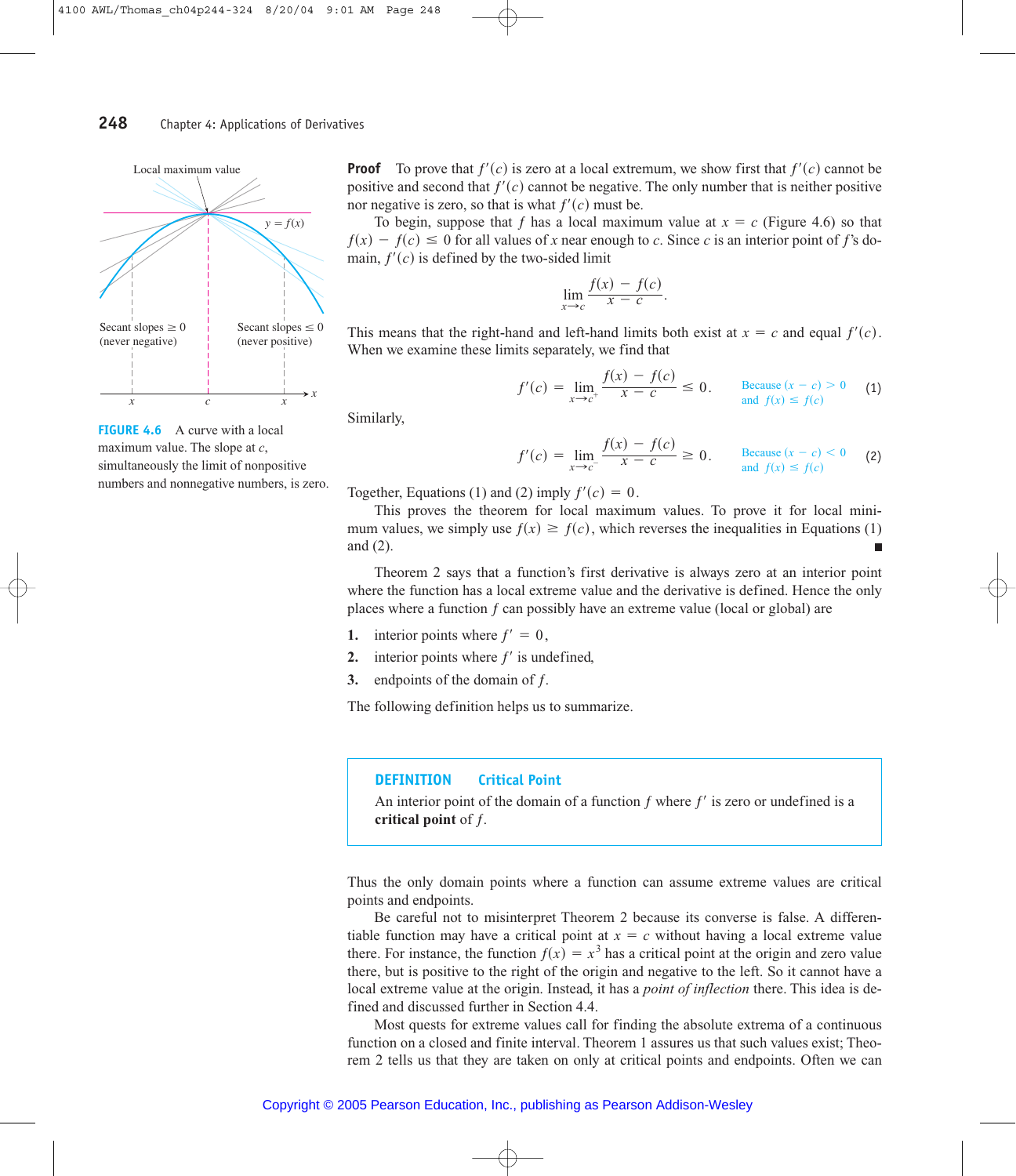simply list these points and calculate the corresponding function values to find what the largest and smallest values are, and where they are located.

# **How to Find the Absolute Extrema of a Continuous Function** *ƒ* **on a Finite Closed Interval**

- **1.** Evaluate ƒ at all critical points and endpoints.
- **2.** Take the largest and smallest of these values.



## **EXAMPLE 2** Finding Absolute Extrema

Find the absolute maximum and minimum values of  $f(x) = x^2$  on  $[-2, 1]$ .

**Solution** The function is differentiable over its entire domain, so the only critical point is where  $f'(x) = 2x = 0$ , namely  $x = 0$ . We need to check the function's values at  $x = 0$ and at the endpoints  $x = -2$  and  $x = 1$ :

Critical point value:  $f(0) = 0$ Endpoint values:  $f(1) = 1$  $f(-2) = 4$ 

The function has an absolute maximum value of 4 at  $x = -2$  and an absolute minimum value of 0 at  $x = 0$ .

# **EXAMPLE 3** Absolute Extrema at Endpoints

Find the absolute extrema values of  $g(t) = 8t - t^4$  on  $[-2, 1]$ .

**Solution** The function is differentiable on its entire domain, so the only critical points occur where  $g'(t) = 0$ . Solving this equation gives

$$
8 - 4t3 = 0
$$
 or  $t = \sqrt[3]{2} > 1$ ,

a point not in the given domain. The function's absolute extrema therefore occur at the endpoints,  $g(-2) = -32$  (absolute minimum), and  $g(1) = 7$  (absolute maximum). See Figure 4.7.

# ouTry

#### **EXAMPLE 4** Finding Absolute Extrema on a Closed Interval

Find the absolute maximum and minimum values of  $f(x) = x^{2/3}$  on the interval  $[-2, 3]$ .

**Solution** We evaluate the function at the critical points and endpoints and take the largest and smallest of the resulting values.

The first derivative

$$
f'(x) = \frac{2}{3}x^{-1/3} = \frac{2}{3\sqrt[3]{x}}
$$

has no zeros but is undefined at the interior point  $x = 0$ . The values of f at this one critical point and at the endpoints are

Critical point value:  $f(0) = 0$ Endpoint values:  $f(3) = (3)^{2/3} = \sqrt[3]{9}.$  $f(-2) = (-2)^{2/3} = \sqrt[3]{4}$ 



**FIGURE 4.7** The extreme values of  $g(t) = 8t - t^4$  on  $[-2, 1]$  (Example 3).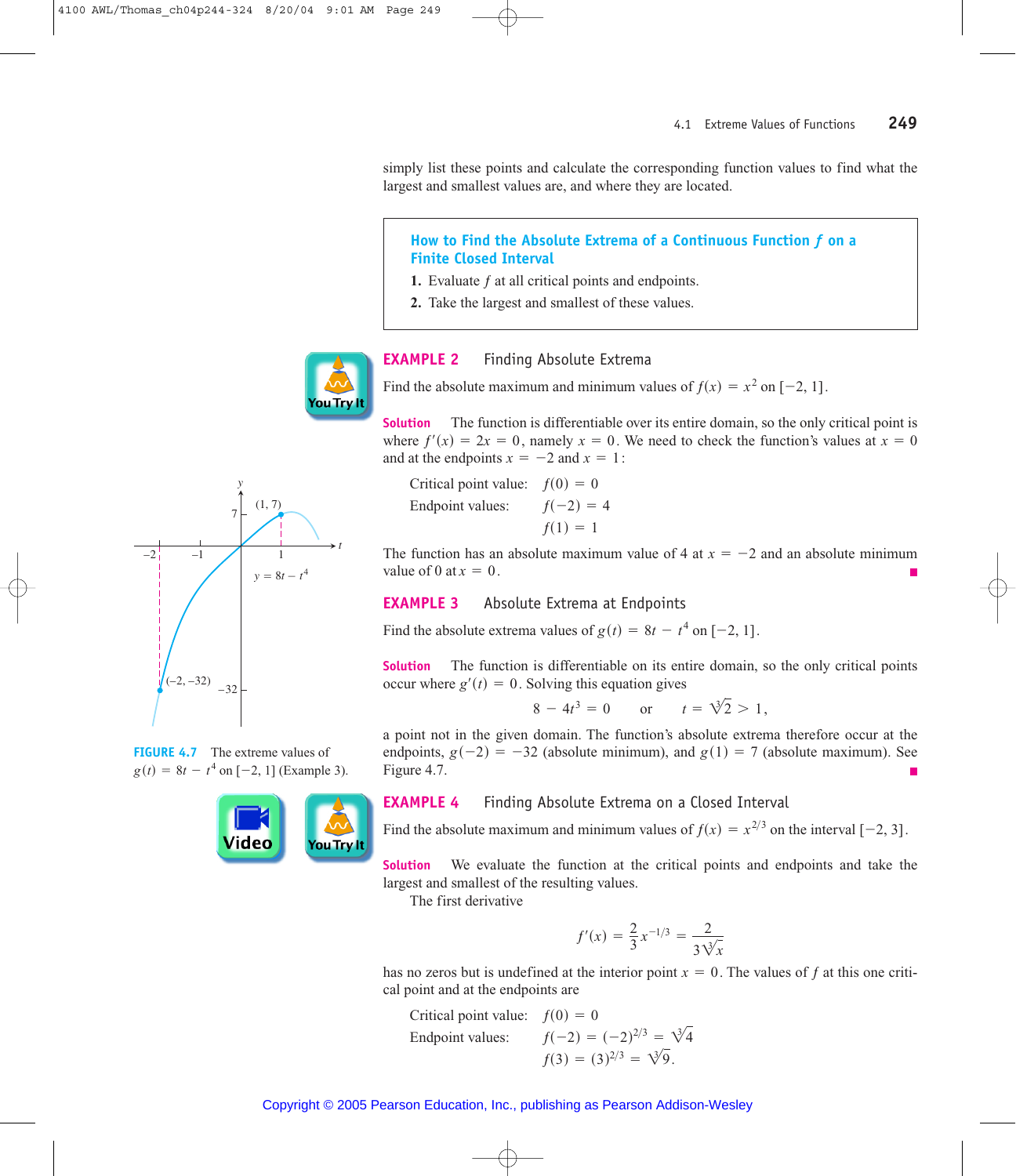

**FIGURE 4.8** The extreme values of  $f(x) = x^{2/3}$  on [-2, 3] occur at  $x = 0$  and  $x = 3$  (Example 4).



**FIGURE 4.9** Critical points without extreme values. (a)  $y' = 3x^2$  is 0 at  $x = 0$ , but  $y = x^3$  has no extremum there. (b)  $y' = (1/3)x^{-2/3}$  is undefined at  $x = 0$ , but  $y = x^{1/3}$  has no extremum there.

We can see from this list that the function's absolute maximum value is  $\sqrt[3]{9} \approx 2.08$ , and it occurs at the right endpoint  $x = 3$ . The absolute minimum value is 0, and it occurs at the interior point  $x = 0$ . (Figure 4.8).

While a function's extrema can occur only at critical points and endpoints, not every critical point or endpoint signals the presence of an extreme value. Figure 4.9 illustrates this for interior points.

We complete this section with an example illustrating how the concepts we studied are used to solve a real-world optimization problem.

# **EXAMPLE 5** Piping Oil from a Drilling Rig to a Refinery

A drilling rig 12 mi offshore is to be connected by pipe to a refinery onshore, 20 mi straight down the coast from the rig. If underwater pipe costs \$500,000 per mile and landbased pipe costs \$300,000 per mile, what combination of the two will give the least expensive connection?

**Solution** We try a few possibilities to get a feel for the problem:

**(a)** *Smallest amount of underwater pipe*



Underwater pipe is more expensive, so we use as little as we can. We run straight to shore (12 mi) and use land pipe for 20 mi to the refinery.

> $= 12,000,000$ Dollar cost =  $12(500,000) + 20(300,000)$

**(b)** *All pipe underwater (most direct route)*



We go straight to the refinery underwater.

 $\approx 11,661,900$ Dollar cost =  $\sqrt{544}$  (500,000)

This is less expensive than plan (a).

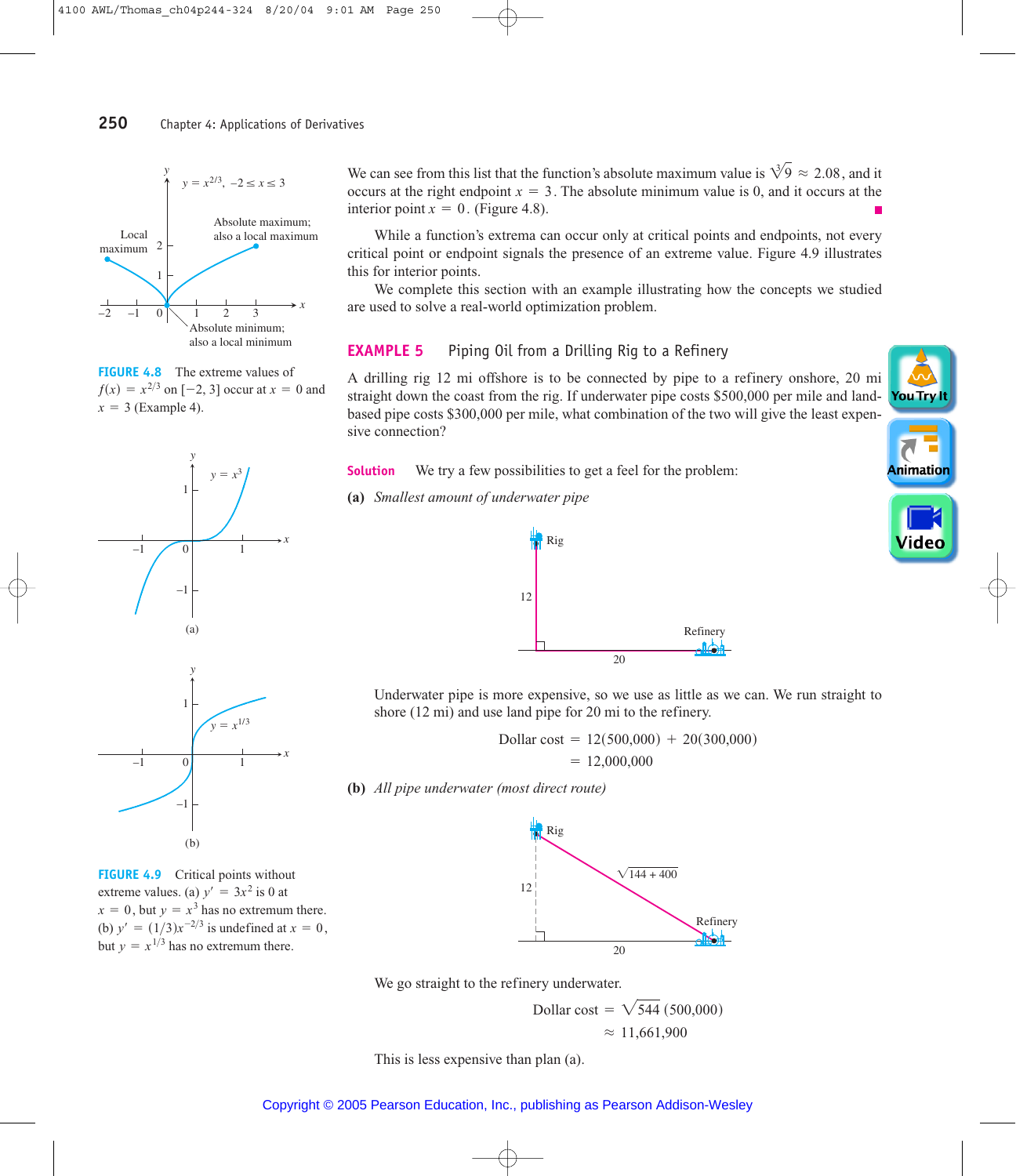#### **(c)** *Something in between*



Now we introduce the length *x* of underwater pipe and the length *y* of land-based pipe as variables. The right angle opposite the rig is the key to expressing the relationship between *x* and *y*, for the Pythagorean theorem gives

$$
x2 = 122 + (20 - y)2
$$
  

$$
x = \sqrt{144 + (20 - y)2}.
$$
 (3)

Only the positive root has meaning in this model.

The dollar cost of the pipeline is

$$
c = 500,000x + 300,000y.
$$

To express *c* as a function of a single variable, we can substitute for *x*, using Equation (3):

$$
c(y) = 500,000\sqrt{144 + (20 - y)^2 + 300,000y}.
$$

Our goal now is to find the minimum value of  $c(y)$  on the interval  $0 \le y \le 20$ . The first derivative of  $c(y)$  with respect to  $y$  according to the Chain Rule is

$$
c'(y) = 500,000 \cdot \frac{1}{2} \cdot \frac{2(20 - y)(-1)}{\sqrt{144 + (20 - y)^2}} + 300,000
$$

$$
= -500,000 \frac{20 - y}{\sqrt{144 + (20 - y)^2}} + 300,000.
$$

Setting c' equal to zero gives

$$
500,000 (20 - y) = 300,000 \sqrt{144 + (20 - y)^2}
$$
  
\n
$$
\frac{5}{3} (20 - y) = \sqrt{144 + (20 - y)^2}
$$
  
\n
$$
\frac{25}{9} (20 - y)^2 = 144 + (20 - y)^2
$$
  
\n
$$
\frac{16}{9} (20 - y)^2 = 144
$$
  
\n
$$
(20 - y) = \pm \frac{3}{4} \cdot 12 = \pm 9
$$
  
\n
$$
y = 20 \pm 9
$$
  
\n
$$
y = 11 \text{ or } y = 29.
$$

Copyright © 2005 Pearson Education, Inc., publishing as Pearson Addison-Wesley